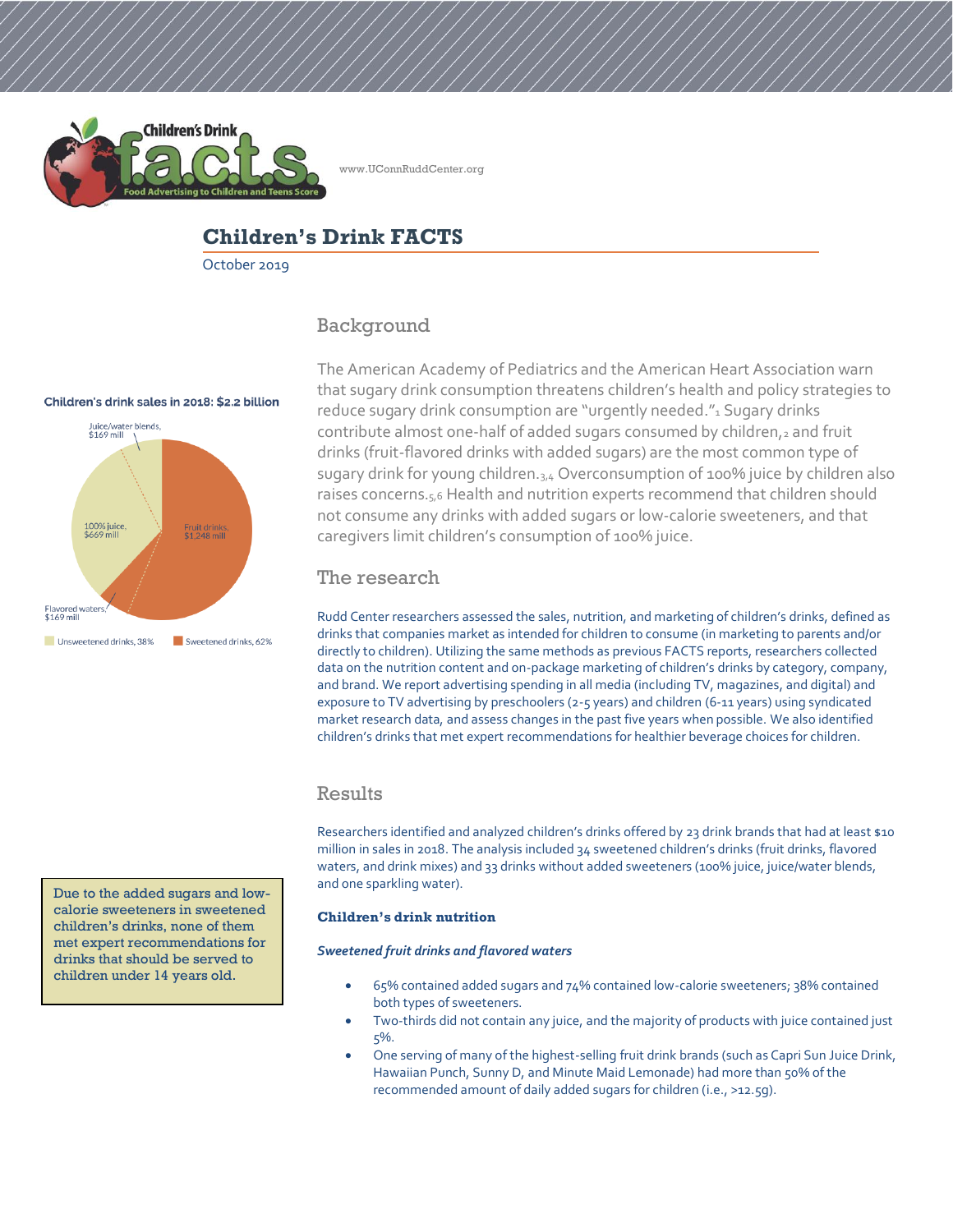#### *100% juice and juice/water blends*

- The nutrition content of 100% juice products did not vary widely (total sugar of 3-4 g/oz) as the only ingredients were fruit juice or fruit juice concentrate and water.
- Most 100% juice products that came in single-serving boxes or pouches contained more than 4 ounces, which is the maximum recommended daily amount of juice for toddlers (1-3 years).
- Some juice boxes and pouches contained more than 6 ounces of juice, the maximum daily amount recommended for preschoolers (4-6 years).
- Juice/water blend products were the healthiest children's drinks. They consisted of juice and water with no added sugars or low-calorie sweeteners, and they were lower in calories and total sugars than 100% juice.

#### **Marketing of children's drinks**

#### *Similar claims and branding on packages of sweetened children's drinks and drinks without added sweeteners may confuse consumers about the ingredients in these drinks.*

- Images of fruit appeared on 85% of children's sweetened drink packages (regardless of whether the product contained any fruit juice); claims about low sugar content and Vitamin C were also prevalent.
- Brands that offered both sweetened drinks and drinks without added sweeteners (including Apple & Eve, Capri Sun, and Mott's) used similar-looking packages, flavor names, fruit images, and claims for all their products.
- Information about percent juice (with the exception of 100% juice) and types of sweeteners contained in children's drink products were only available on the nutrition facts panel on the back of the package.
- Consumers would need to know the chemical names of low-calorie sweeteners (i.e., sucralose, acesulfame potassium, neotame, and stevia) to determine that their child's drink contained these ingredients.

#### *Sweetened children's drink brands continue to advertise directly to children*

- Sweetened children's drinks spent more to advertise on TV than children's drinks without added sweeteners (\$18.5 vs. \$13.6 million).
- Kraft Heinz advertised two sweetened drinks—Kool-Aid Jammers and Capri Sun Roarin' Waters— directly to children on children's TV programming.
- According to the Children's Food & Beverage Advertising Initiative industry self-regulatory program, these drinks are exempt from meeting nutrition standards for products that can be advertised in child-directed media because they have 30 calories. However, they contained both added sugars and low-calorie sweeteners.

#### *Targeted marketing to Hispanic and Black children raises additional concerns*

- Sunny D and Capri Sun were the only brands to advertise on Spanish-language TV, where they devoted a significant amount (25%) of their TV advertising.
- Minute Maid appeared to target Black children and parents with advertising for children's drinks, including Minute Maid Lemonade fruit drink.

"Beverage companies continue to market sugar-sweetened drinks directly to young children on TV and through packages designed to get their attention in the store," said Jennifer Harris, PhD, MBA, lead study author and director of Marketing Initiatives at the Rudd Center.

## **TV AD EXPOSURE IN 2018**

#### Children (ages 2-11) saw:

- More than **2X** as many ads for sweetened drinks than for drinks without added sweeteners
- More than **4X as many ads** for sweetened children's drinks than adults